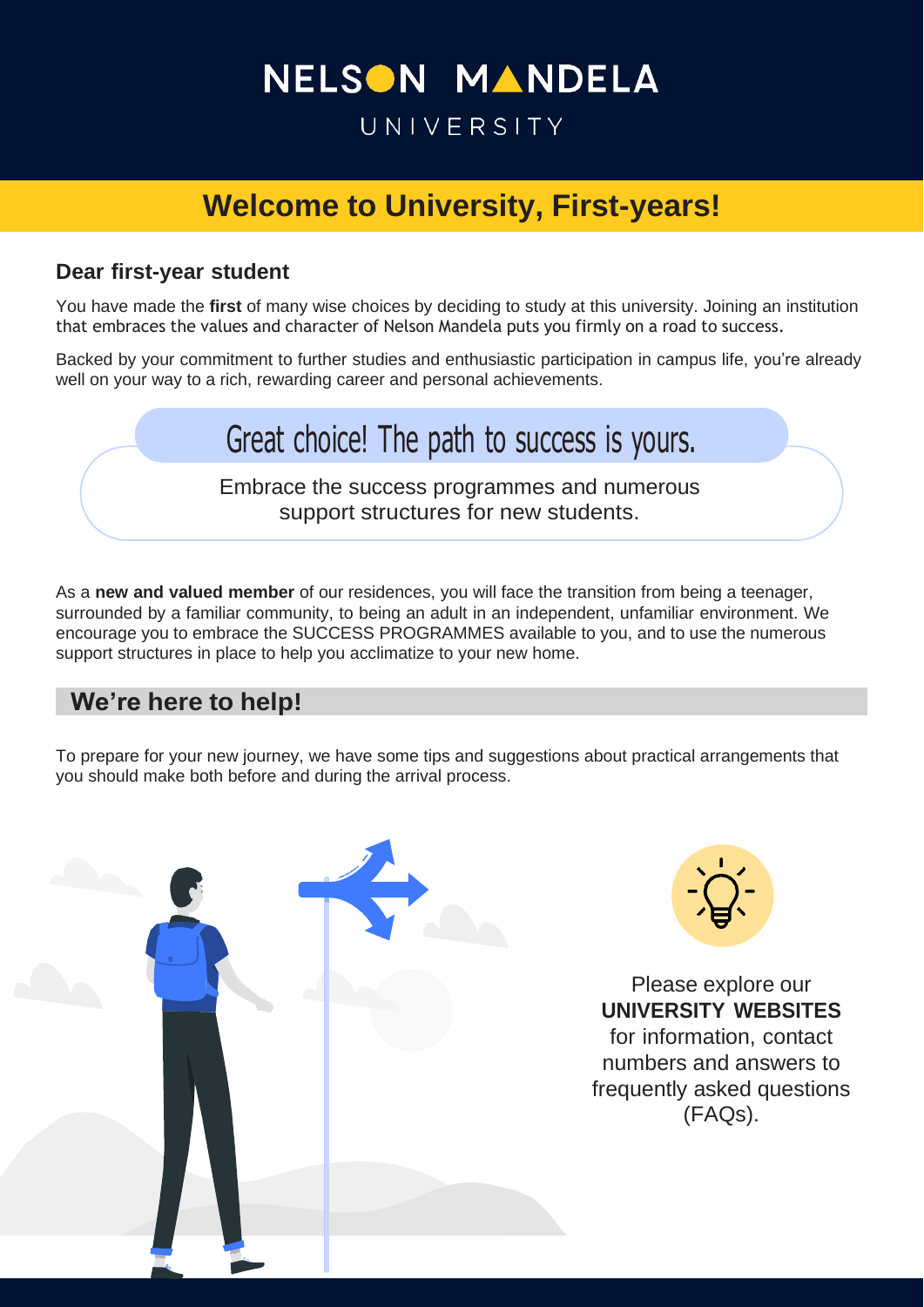# COVID-19

### Nelson Mandela University COVID-19 Hotline: **0800 504 911**

As the coronavirus remains a potential threat, you will be expected to adhere to standard protocols:



Please DOWNLOAD the University Screening Tool - this is used daily to monitor your COVID-19 health status.

The University will supply you with a Personal Protection Equipment (PPE) kit, which includes:

✓ **Two Masks** ✓ **Hand Sanitizer** ✓ **A Face Screen**



Before travelling to campus, please ensure that you have obtained an **e-permit** from your faculty. This will give you **access to the campus**. Make sure that you know on which campus you're going to be studying/living, e.g. North, South, 2<sup>nd</sup> Avenue or George.

# Admission Procedures

### **GOLDEN RULES**

- We have strict protocols in place to protect you, fellow staff and students during the COVID-19 pandemic.
- You are required to bring along a mask and a sanitizer on arrival.
- You will **quarantine for ten days** from the date of arrival, so you need to be self-sufficient.
- It is essential that you **arrive on the date invited** (likely 28th January, during office hours) and proceed directly to your residence.
- For the ten days' quarantine, you will have to **remain in your residence** at all times.
- Upon registration you will be required to **collect a COVID-19 compliance kit**. Masks are to be worn at all times, and you must socially distance.
- **• Registration** will be **done online**. Please ensure that you **have adequate resources** to survive ten days in quarantine:
	- » have enough food?
	- » do you know the fees required?
	- » do you need cash?
	- » meals at cafeteria cost R40 per meal
- » order food online
- toiletries
- » medication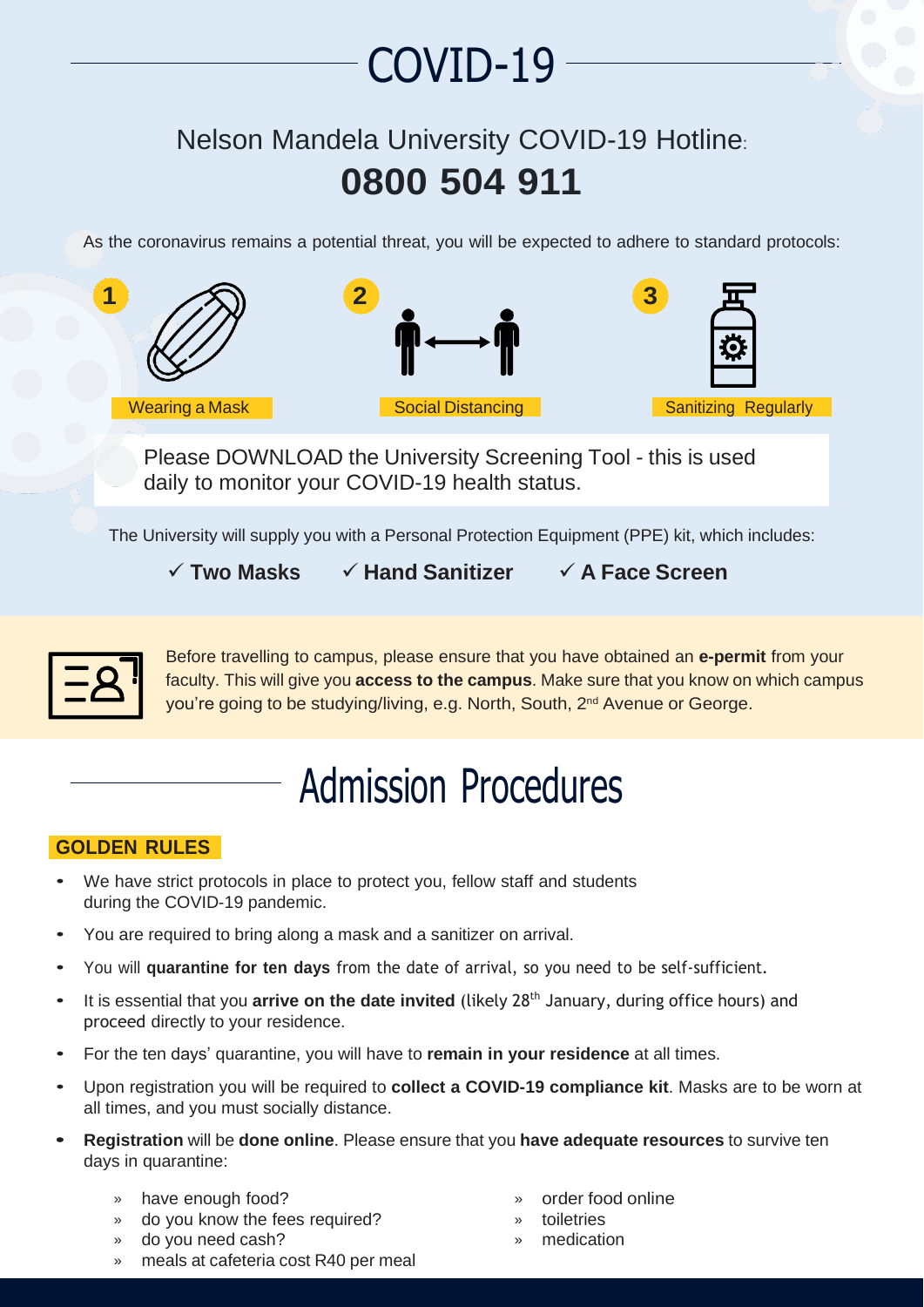## Finances

Please ensure that you have **enough funding to feed yourself**, especially if you're a NSFAS applicant or cash-paying student, as the money sometimes takes a while to come through.

You will need to **pay R500 into the Nelson Mandela University bank account** with the reference Meal Booking:

#### **Standard Bank, Rink Street, Nelson Mandela University, Account No: 080 263 011 Reference: Your Student no; BM Meal Booking**

Alternatively, you may use your **debit card or cash to pay for food** by paying it to the cashier.

Ensure that you are aware of the **fees required to be paid and by when they must be paid**. Different scenarios exist for cash-paying, bursary and NSFAS students. It is advisable to **bring some food** with you from home for snacks. **Daily meals** can be obtained from our cafeterias at an average, approximate cost of R25 per meal. Food will be **ordered online** and **delivered to your residence**.



#### **Toiletries**

Bring all your medication and health products. All residences have showers and a few baths. There are supermarkets, pharmacies and doctors within walking distance of your residences. Ensure that you bring your medical aid particulars, if applicable.

#### **Wi-Fi and devices**

The University aims to ensure that all students are equipped with laptops and if you do not own one, laptops are provided on a loan basis. Laptop ownership will make your life **so much easier,** as much of the teaching is done virtually, especially during this pandemic. If you do not own one, wait until you get here, **where laptop deals are competitive**, subsidised and supported. **Full uncapped Wi-Fi** is available everywhere on campus.

#### **Bedding**

Remember, you will be sleeping on a bed base (mattress with base). You will need to supply your **own bedding, pillows and a mattress cover** for a single bed. General areas will be cleaned by housekeepers, but your room remains your responsibility.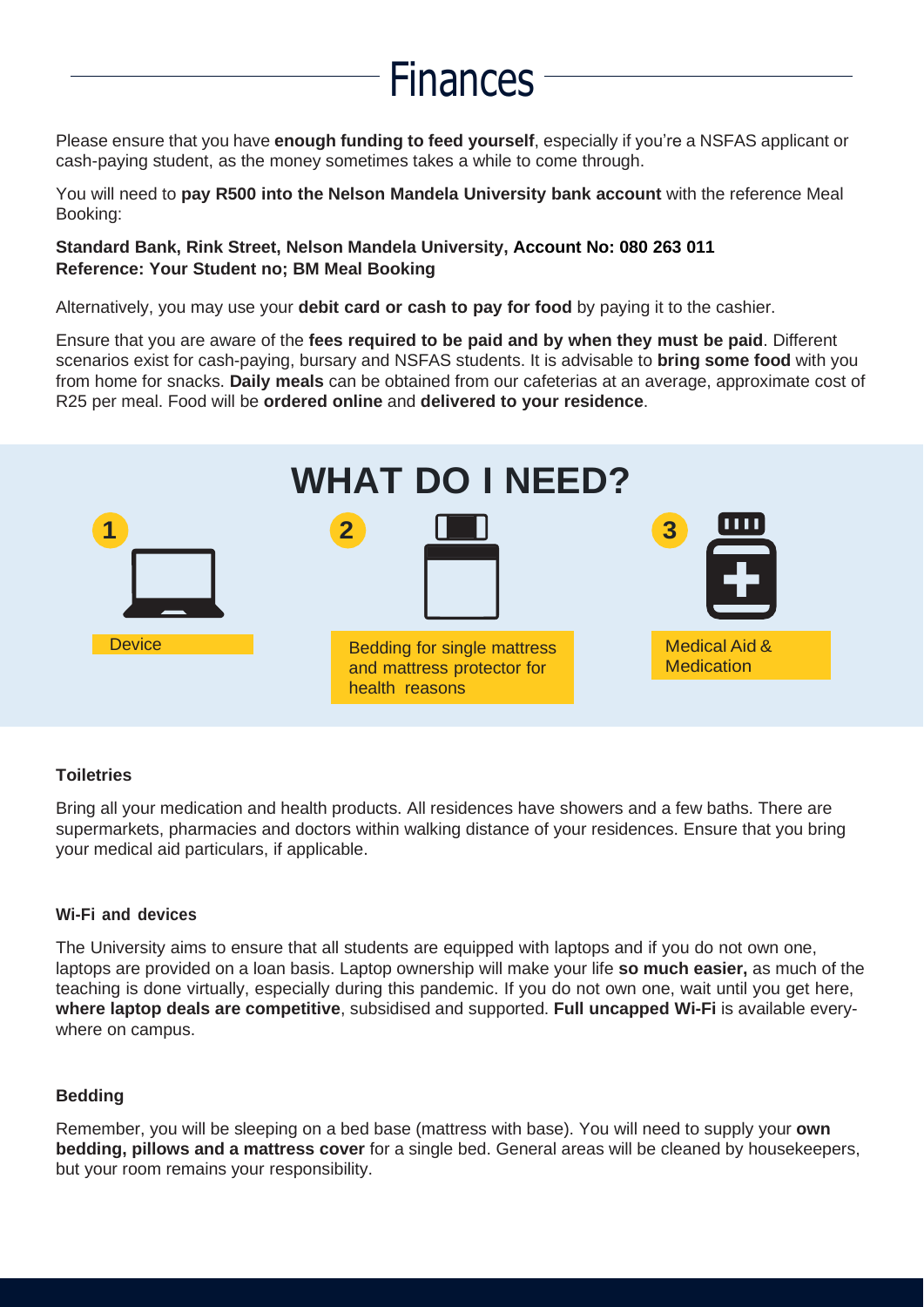### **Security**

Security is everybody's responsibility. It is important that you **bring a lock for your cupboard,** where you should keep all valuables and devices when not in use.



## **THE UNIVERSITY DOES NOT ACCEPT RESPONSIBILITY FOR** *STOLEN* **OR** *LOST GOODS.*

Security will **ALWAYS** remain a challenge – and we work hard to keep you (and your belongings) safe.

**CCTV cameras** and **security personnel** have been strategically placed campus and residence-wide to assist with securing property and your safety.





#### **A Home Away from Home**

As a first-year student, you'll be sharing space with another person who needs you as much as you need them!

**What's the secret to a successful 'roomie' experience?**

The first rule? **Respect.** Give each other what you'd expect at home – tolerance for each other's lifestyle, beliefs, boundaries and cultural practices.

Despite the limitations of COVID-19, you're going to have a WONDERFUL opportunity to meet new people, stretch your horizons, make new friends and get involved in a host of activities.



**Feeling lost? Sad? Confused?** Help is always available – our student leaders and mentors are **THE BEST!**

They provide academic and personal support, while each residence also has a residence manager who is always on hand to assist you.

Our campus clinic is within close walking distance and will give you good, basic medical care. Please have your medical details available, in case you need them.